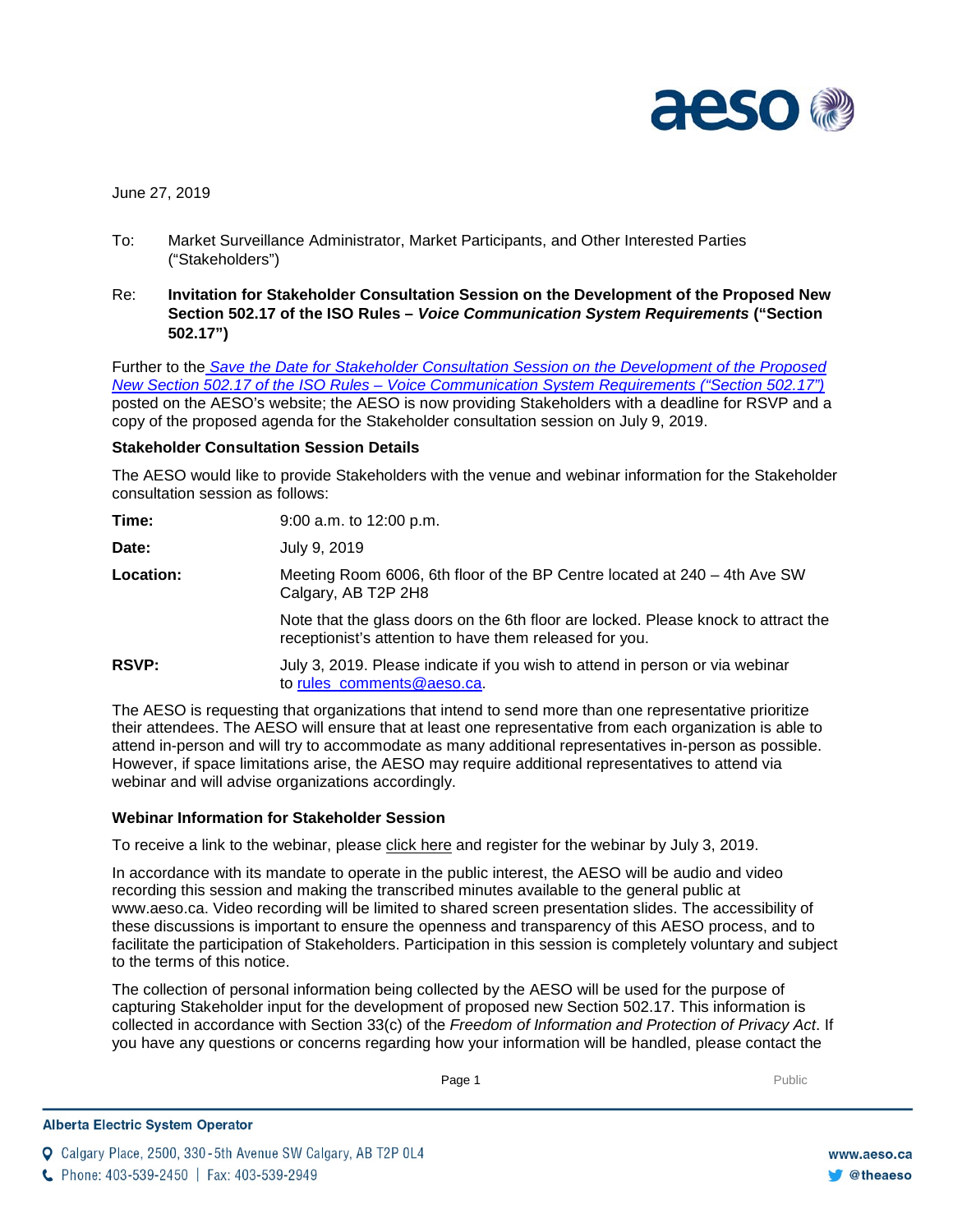

Director, Information and Governance Services, 2500, 330 – 5th Ave SW, Calgary, Alberta, T2P 0L4 or by telephone at 403-539-2528.

### **Purpose**

The purpose of this consultation session is to review and address specific Stakeholder concerns outlined in the proposed agenda and to provide Stakeholders with an opportunity to ask questions and give feedback, including feedback regarding the information required in subsections 7.2(b) through 7.2(j) of Alberta Utilities Commission Rule 017, *Procedures and Process for Development of ISO Rules and Filing of ISO Rules with the Alberta Utilities Commission*.

### **Agenda and Draft of the ISO Rule**

An agenda for the Stakeholder consultation session has been posted on the AESO website. Stakeholders may propose additions to the agenda by sending an email to rules comments@aeso.ca on or before July 3, 2019. The AESO will consider and endeavor to accommodate these requests where possible. The agenda is subject to change upon the AESO's review of Stakeholder comments.

The latest draft of proposed new Section 502.17 was posted on the AESO website on March 19, 2019.

#### **Additional Information**

The AESO is considering making several revisions to the proposed new Section 502.17 which are listed below. The AESO does not plan on discussing revision items (a) to (d) at the Stakeholder session unless a Stakeholder proposes to add these items to the agenda. Items (e) and (f) will be addressed at the Stakeholder session. The AESO plans on posting the next draft of proposed new Section 502.17 after the Stakeholder session and soliciting written feedback from Stakeholders at that time.

- (a) In subsection 3, change all occurrences of "single point of failure" to "common single point of failure" for added clarity and consistency.
- (b) In subsections 5 and 6, for operators of aggregated generating facilities and generating units with control centres that are remotely controlled, add in a provision to clarify that the primary and backup voice communications system requirements are based on the total amount of generation the control centres remotely control, excluding wind and solar aggregated generating facilities.
- (c) In subsection 8, for operators of radial transmission facilities, add in a provision to clarify that the primary and backup voice communications systems must be available greater than or equal to 95% of the time.
- (d) In subsection 9, for market participants, reduce the required operational time requirement from 72 hours to 48 hours during an extended power outage and clarify that the requirement is for backup voice communication equipment located within the control centre.
- (e) In subsection 8, for the ISO and all market participants, add in clarification regarding voice communication service availability requirements between the ISO and market participants and between market participants.
- (f) In subsection 13, for operators of a transmission facility, add in system architecture requirements.

### **Related Materials**

1. Draft copy of the proposed Stakeholder session agenda.